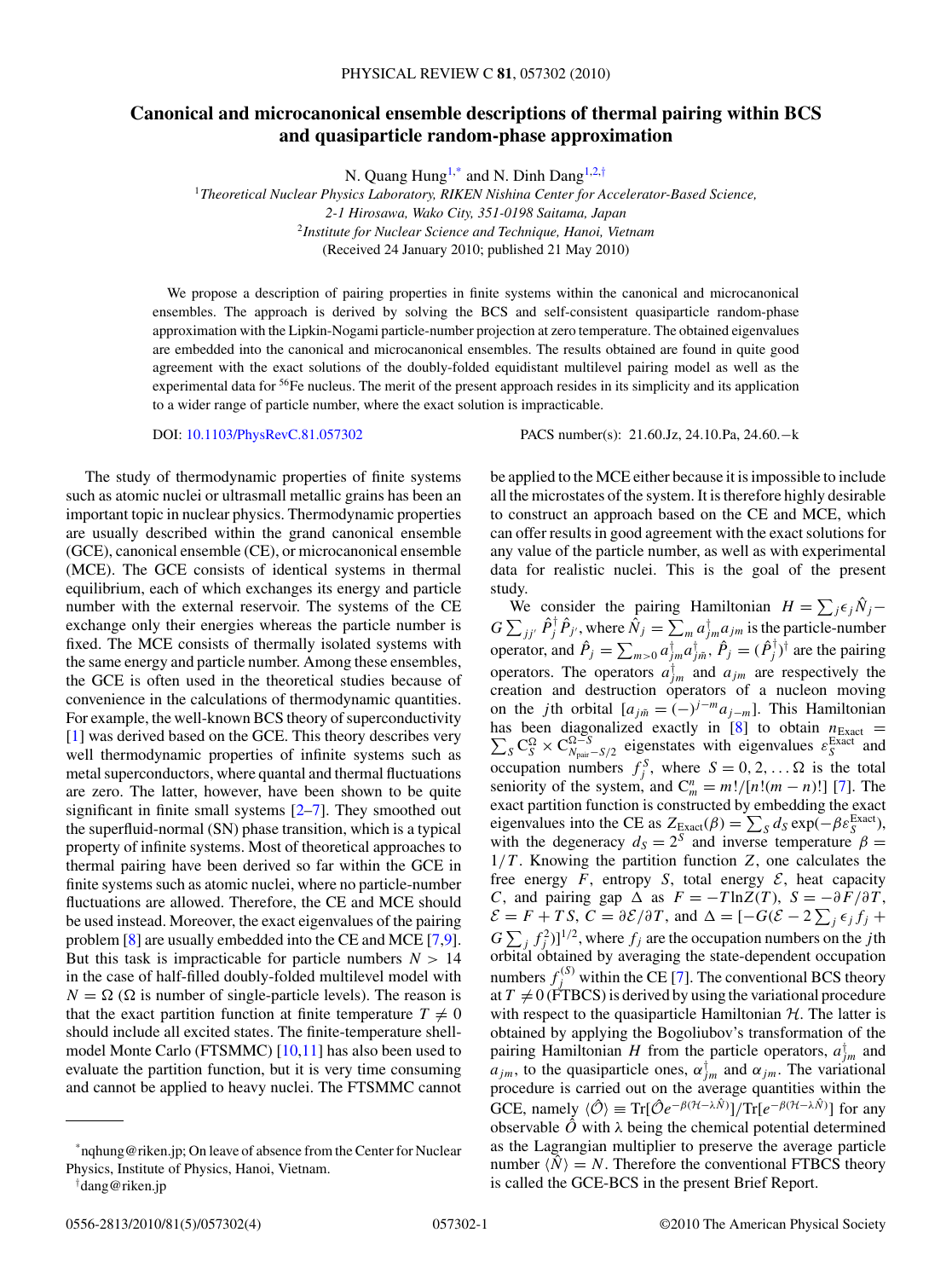

FIG. 1. (Color online) Pairing gap  $\Delta$ , total energy  $\mathcal{E}$ , and heat capacity *C* as functions of *T* obtained within the Richardson model for  $N = 10$  with  $G = 1$  MeV. The thin dashed, thick dashed, thick solid, and thin solid lines denote the GCE-BCS, CE-LNBCS, CE-LNSCQRPA, and exact CE results, respectively.

The CE description of thermal pairing can be undertaken in two directions. The first one is to apply the exact particlenumber projection (PNP) at finite temperature on top of the GCE theory [\[12,13\]](#page-3-0). This approach is rather complicated for realistic nuclei. The second direction, which the present study follows, is to embed the solutions of a theoretical approximation at zero temperature, which conserves the particle number, into the CE. We employ the solutions of the BCS equations with PNP within the Lipkin-Nogami method [\[14\]](#page-3-0) (LNBCS) for each total seniority *S* and embed the eigenvalues  $\varepsilon_S^{\text{LNBCS}}$ obtained at  $T = 0$  into the CE. The partition function of the so-called CE-LNBCS approach is then given as

$$
Z_{\text{LNEG}}(\beta) = \sum_{S} d_{S} e^{-\beta \varepsilon_{S}^{\text{LNEG}}}.
$$
 (1)

Using it, we can obtain the free energy, entropy, total energy, and heat capacity as has been discussed above, by replacing  $Z_{\text{Exact}}(\beta)$  with  $Z_{\text{LNEG}}(\beta)$ . As for the pairing gap, it is obtained by averaging the gaps  $\Delta_S^{LNBCS}$ , which are the solutions of the LNBCS equations at  $T = 0$ , namely

$$
\Delta = Z_{\text{LNEG}}(\beta)^{-1} \sum_{S} \Delta_{S}^{\text{LNEG}} d_{S} e^{-\beta \varepsilon_{S}^{\text{LNEG}}}.
$$
 (2)

Within the BCS theory at  $T = 0$ , only the lowest eigenstates can be obtained, e.g., the ground-state energy for  $S = 0$ . The total number of the LNBCS eigenstates embedded into the CE is equal to  $n_{LNBCS} = \sum_{S} C_S^{\Omega}$ , which is much smaller than  $n_{Exact}$ . The CE of these lowest eigenstates is therefore comparable with the exact one only in the region of low *T*. At higher *T*, one needs to include not only the ground state but also excited states into the CE. This can be resolved by means of the self-consistent quasiparticle RPA with Lipkin-Nogami PNP (LNSCQRPA) [\[15\]](#page-3-0). The LNSCQRPA includes the ground-state and screening correlations, which are neglected within the conventional BCS and QRPA. The importance of these correlations in finite systems has been demonstrated in [\[15\]](#page-3-0). They improve the agreement between the energies of ground state and low-lying excited states obtained within the LNSCQRPA and the corresponding exact results for the doubly-folded multilevel pairing model. The formalism of the LNSCQRPA was presented in details in [\[15\]](#page-3-0), so we do not repeat it here. The total number of eigenstates obtained within the LNSCQRPA is  $n_{LNSCORPA}$  =

 $\sum_{S} C_S^{\Omega} \times (\Omega - S) > n_{BCS}$  because of the presence of QRPA excited states,<sup>1</sup> but it is still much smaller than  $n_{\text{Exact}}$ . For example, for the half-filled model with  $\Omega = N = 10$ ,  $n_{\text{Exact}} = 8953$ , whereas  $n_{\text{LNEG}} = 512$  and  $n_{\text{LNSCORPA}} = 2561$ . The thermodynamic quantities are obtained within the CE-LNSCQRPA in the same way as that for the CE-LNBCS (1), namely from the CE-LNSCQRPA partition function  $Z_{\text{LNSCQRPA}}(\beta) = \sum_{S} d_{S} \exp[-\beta \varepsilon_{S}^{\text{LNSCQRPA}}]$ , where  $\varepsilon_{S}^{\text{LNSCQRPA}}$ are the eigenvalues obtained by solving the LNSCQRPA equations for each total seniority *S*.

Within the MCE description, we use the eigenvalues  $\varepsilon_S^{\text{LNEG}}$ and  $\varepsilon_S^{\text{LNSCQRPA}}$  to calculate the MCE entropy directly from the Boltzmann's definition  $S(\mathcal{E}) = \ln W(\mathcal{E})$ , where  $W(\mathcal{E})$  is the number of accessible states within the energy interval  $(\mathcal{E}, \mathcal{E} + \delta \mathcal{E})$  [\[7,17\]](#page-3-0). The corresponding approaches, which embed the LNBCS and LNSCQRPA eigenvalues at  $T = 0$  into the MCE, are called the MCE-LNBCS and MCE-LNSCQRPA, respectively.

The proposed approach is tested within a schematic model and applied to describe thermodynamic quantities for a realistic nucleus. For the schematic model, we employ the so-called Richardson (or ladder) model, which consists of  $\Omega$  doubly-folded equidistant levels with the single-particle energies chosen as  $\epsilon_j = j - (\Omega + 1)/2$  MeV. The model is half-filled, i.e.,  $N = \Omega$ . As for the realistic nucleus, we employ the axially deformed Woods-Saxon single-particle spectra for Fe<sup>56</sup> nucleus with the depth of the central potential  $V = V_0[1 \pm k(N - Z)/(N + Z)]$ , where  $V_0 = 51.0$  MeV,  $k = 0.86$ , the diffuseness  $a = 0.67$  fm,  $r_0 = 1.27$  fm [\[16\]](#page-3-0), the deformation parameter  $\beta_2 = 0.244$  [\[10\]](#page-3-0), and the spin-orbit strength  $\lambda = 35.0$ .

Shown in Fig. 1 are the pairing gaps  $\Delta$ , total energies  $\mathcal{E}$ , and heat capacities  $C$  obtained within the GCE-BCS, CE-LNBCS, CE-LNSCQRPA as well as the exact CE for the Richardson model with  $N = 10$  and  $G = 1$  MeV. The figure clearly shows that the CE-LNSCQRPA results (thick solid lines) nearly coincide with the exact CE (thin solid lines) for all thermodynamic quantities under consideration. A slight difference between the CE-LNSCQRPA results and the

<sup>&</sup>lt;sup>1</sup>The first solution of the SCORPA equations corresponds to the spurious mode and is subtracted from the total number of solutions.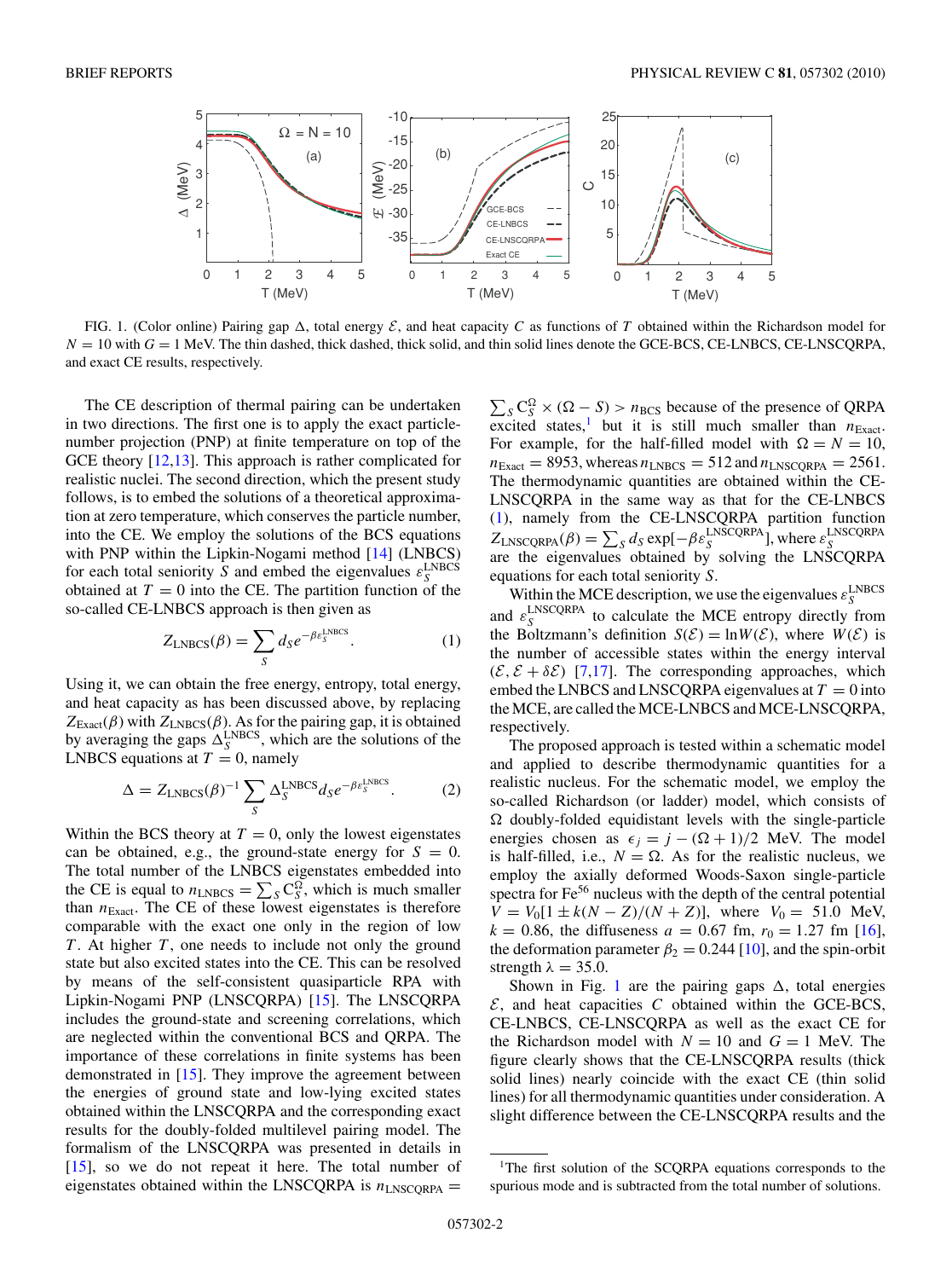<span id="page-2-0"></span>exact ones at very high *T* occurs because the CE-LNSCQRPA includes only the low-lying excited states in the ensemble. These states are known to be important in low and medium temperature regions. At very high  $T$ , one needs to include high-lying excited states into the ensemble as well. The same feature is seen from the results obtained for other systems with different *N* and *G*. The results obtained within the CE-LNBCS (thick dashed lines) are a bit off from the exact ones but, as compared to the predictions by the GCE-BCS (thin dashed lines), they still offer a much better agreement with the exact solutions. The most interesting feature is that neither the pairing gaps obtained within the CE-LNBCS nor those obtained within the CE-LNSCQRPA collapse at the critical temperature  $T_C$  as predicted by the GCE-BCS, but they all monotonously decrease with increasing  $T$ , just like the exact CE gap. Consequently, the sharp peak in the heat capacity, which is the signature of SN phase transition, is smoothed out within these approaches. This feature implies that the CE-LNBCS and CE-LNSCQRPA include the effects of quantal and thermal fluctuations, which are neglected in the GCE-BCS. Moreover, it also suggests that, if any exact PNP method at finite *T* could bring the GCE-BCS to the CE-BCS, the results obtained within this projected CE-BCS should have the same qualitative behavior as the CE-LNBCS results presented in this Brief Report with a nonvanishing gap.

The pairing gap, free energy, excitation energy, heat capacity, and entropy in  ${}^{56}Fe$  nucleus are displayed in Fig. 2. In order to have a consistent comparison with the recent experimental data in [\[17\]](#page-3-0) as well as the FTSMMC results for these quantities, we employ the same configurations proposed in [\[11\]](#page-3-0), namely the CE-LNBCS and CE-LNSCQRPA are calculated within the complete  $pf + g_{9/2}$  major shell. The results obtained within this shell are then combined with those obtained within the independent-particle model (IPM) by using Eq. (15) of [\[11\]](#page-3-0), where  $Z'_{v,tr}$  in the present case is the CE-LNBCS or CE-LNSCQRPA partition function, whereas  $Z'_{sp}$  and  $Z'_{sp,tr}$  are the CE partition functions obtained within the IPM for full (from bottom to  $h_{11/2}$  orbital) and truncated (from  $f_{7/2}$  to  $h_{11/2}$  orbitals) model spaces, respectively (the width of resonance single-particle states is neglected for simplicity). The parameter  $G$  is adjusted so that the pairing gaps for protons (*Z*) and neutrons (*N*) obtained within the LNBCS at  $T = 0$  reproduce the experimental values, namely  $\Delta_Z \simeq 1.57$  MeV and  $\Delta_N \simeq 1.36$  MeV [\[17\]](#page-3-0). It is clear from this figure that the CE-LNSCQRPA results agree quite well with the experimental data, which are also deducted from the CE. The small difference between the CE-LNSCQRPA results and experimental data at high *T* is probably due to the fact that the latter have been extracted from the experimental level density rather than being obtained from direct measurements. The level density, however, cannot be measured at high excitation energy  $E^* > 10$  MeV, but has been instead obtained from the back-shifted Fermi gas (BSFG) formula (see, e.g., Eq. (2) of [\[17\]](#page-3-0)), assuming a zero pairing gap in this region of excitation energy. As we now can see, this approximation is rather crude because the pairing gap is always finite even at high  $E^* > 10$  MeV (or  $T > T_C$ ) due to thermal fluctuations. This is demonstrated in Fig.  $2(a)$ , which clearly shows that, at  $T > 1.5$  MeV, which corresponds to  $E^* > 10$  MeV, the



FIG. 2. (Color online) Pairing gap  $\Delta$ , free energy *F*, excitation energy E<sup>∗</sup>, heat capacity*C*, CE and MCE entropies *S* as functions of *T* for 56Fe. In (a), the solid and dash-dotted lines denote the neutron and proton gaps, respectively, with the thin and thick lines corresponding to CE-LNBCS and CE-LNSCQRPA results, respectively. In (b)–(e), the thin and solid lines denote the CE-LNBCS and CE-LNSCQRPA results, whereas the dashed line and the full squares connected by solid line stand for the experimental data and the FTSMMC results, respectively. In (f), the MCE entropies obtained within the MCE-LNBCS (circles), MCE-LNSCQRPA (triangles) are plotted vs experimental data (open squares with error bars).

neutron and proton gaps are still finite. This feature puts the use of BSFG formula to extrapolate the measured level density to high *E*<sup>∗</sup> under question. As regards the heat capacity obtained from the experimental data plus BSFG [Fig.  $2(b)$ ], it only shows an oscillation rather than a peak or even an S shape in the temperature region around  $T_C$ , whereas all CE-LNBCS, CE-LNSCQRPA as well as FTSMMC results predict a bump in this region. The absence of a bump at  $T \sim T_c$  in the experimentally extracted heat capacity for <sup>56</sup>Fe also seems to contradict those obtained for nuclei in rare-earth region by using the same method, where a clear S shape or even a broad bump has been seen [\[18\]](#page-3-0). Regarding the difference shown in Fig.  $2(b)$  between the FTSMMC results and ours at high *T* , it might come from the absence of quadrupole interaction in our calculations. It has been well-known that the multipole interactions, in particular the quadrupole force, which is important for quadrupole deformation, can have significant effects on the nuclear level density at moderate and high temperatures (See Fig. 8 and Table 1 in Ref. [\[19\]](#page-3-0)). Fluctuations of other degrees of freedom such as nuclear shapes due to rotation may also play an important role. Most